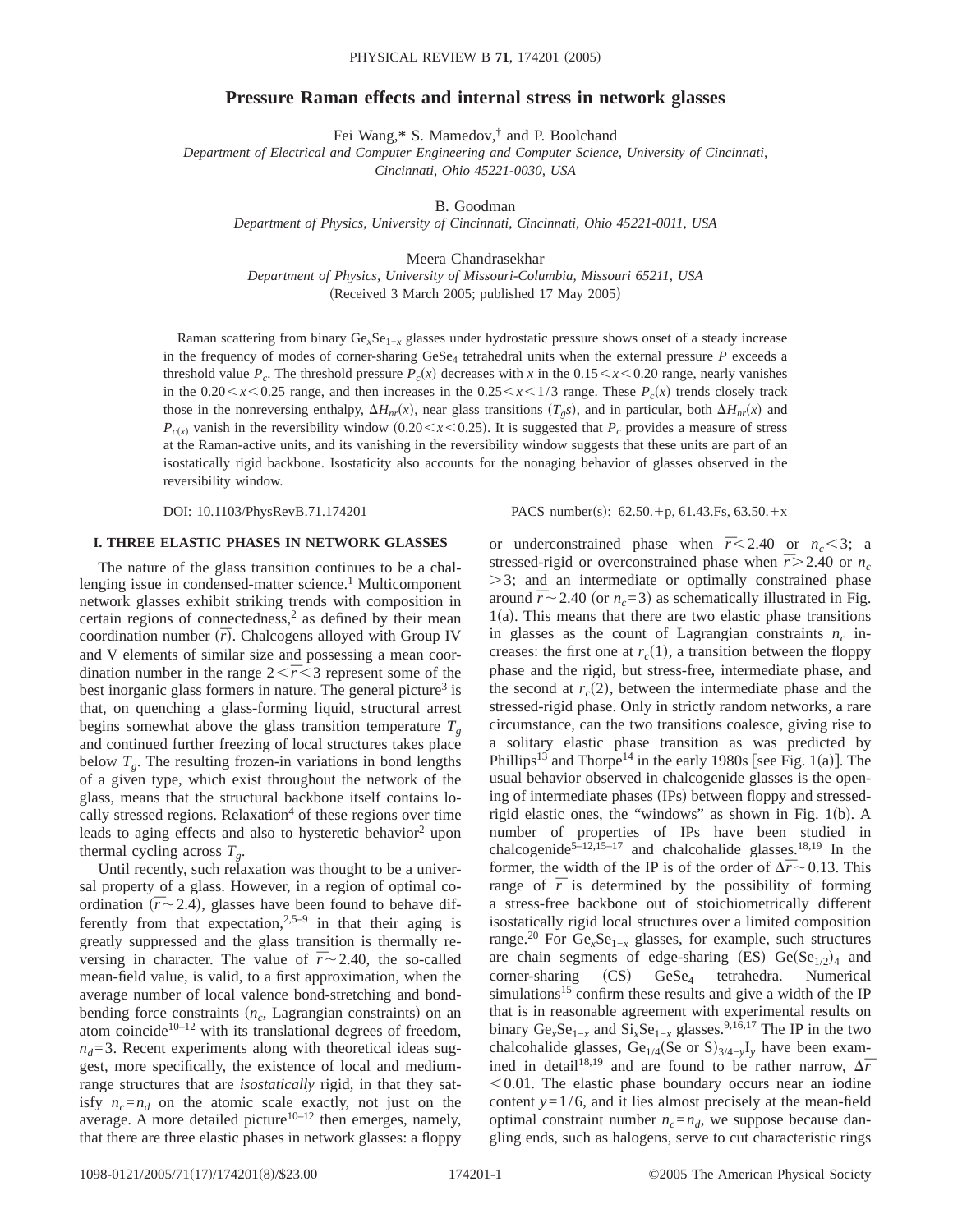

FIG. 1. (Color online) (a) Schematic of the three elastic phases observed in network glasses as a function of increasing connectivity. In select cases of truly random networks the intermediate phase collapses yielding a solitary elastic phase transition from a floppy to a stressed rigid. (b) Observed intermediate phases or reversibility windows in indicated binary and ternary glasses. In the two chalcohalide glasses Ge<sub>1/4</sub>(S or Se)<sub>3/4−*y*</sub>I<sub>*y*</sub>, note that the intermediate phase almost totally collapses.

where isostatic rigidity is nucleated. In consequence, there is only one chemical unit that is isostatic and nearly one composition where the backbone is composed predominantly of these units.18,19 Even in this extreme case, the experimental evidence<sup>19</sup> points to the existence of a well-defined but rather narrow IP.

The characterization of "stress" in network glasses poses formidable issues both theoretically and experimentally. A particular challenge in this respect are the diamond anvil cell (DAC) pressure measurements of the behavior of Ramanscattering mode frequencies in binary Ge-S and Ge-Se glasses made in the mid-1980s by Murase and Fukunaga.<sup>21,22</sup> They observed that the frequency of CS tetrahedral units near 200 cm<sup>-1</sup> blueshifts as a function of hydrostatic pressure *P* only after *P* exceeds a threshold value  $P_c$ , which depends on the composition *x*. In the present work, we have confirmed the existence of the pressure thresholds in binary Ge*x*Se1−*<sup>x</sup>* glasses and have established fairly comprehensive trends in  $P_c(x)$ . As *x* increases the threshold pressure  $P_c(x)$  is found to decrease for  $0.15 \le x \le 0.20$ , to nearly vanish in the IP phase,  $0.20 \le x \le 0.25$ , and to increase again for  $0.25 \le x$  $\langle 1/3.$  The vanishing of  $P_c$  in the IP glasses,  $0.20 \le x$  $< 0.25$ , is a thought provoking feature for a glass because the



FIG. 2. (Color online) *T*-modulated DSC scan of a  $Ge<sub>15</sub>Se<sub>85</sub>$ glass showing a  $T<sub>g</sub>=129.7(1.0) °C$ , inferred from the inflexion point of the reversing heat flow signal. Note a sizable nonreversing heat flow  $\Delta H_{nr}$  (shaded area) for this floppy-glass composition. The scan rate was  $3 \degree C / \text{min}$  and the modulation rate was  $1 \degree C / \text{100 s}$ .

behavior is characteristic of a crystalline solid.

The outline of this paper is as follows: Sec. II describes the experimental details and presents the results on the present glass samples. In Sec. III, we discuss the results and comment on the distribution of stress in the three elastic phases of the present glasses. Section IV contains the summary and conclusions.

### **II. EXPERIMENTAL PROCEDURE AND RESULTS**

## **A. Sample synthesis**

Glasses were prepared<sup>16,17</sup> by reacting the 99.999% pure Ge and Se in evacuated  $(6\times10^{-7}$  Torr) fused quartz ampoules by slowly heating up to at 950 °C. Melts were homogenized for several days at 950 °C and then the temperatures were lowered to 50 °C above the liquidus to equilibrate melts for a few hours prior to a water quench. Freshly quenched glasses were stored in a dry ambient and allowed to age at room temperature for periods ranging from 2 to 52 weeks. Thermal and optical measurements were initiated after the freshly quenched samples had aged at least two weeks.

#### **B. Thermal characterization**

A model 2920 MDSC from TA Instruments Inc, operated at  $3 \degree C / \text{min}$  scan rate and  $1 \degree C / \text{100}$  s modulation rate was used<sup>5-10</sup> to study enthalpy input in the vicinity of the glass transition temperature *Tg*. Temperature modulated differential scanning calorimetry (MDSC) allows separating the total enthalpy flow into a thermally reversing component, that is, one that follows the modulated temperature variation, plus a nonreversing component. This separation is illustrated in Fig. 2 for the case of a glass at  $x=0.15$ . The former captures quasiequilibrium thermodynamic properties of the metastable glass state, specifically its heat-capacity jump, the inflexion point of which is used to determine  $T_g$ ,<sup>2,5–10</sup> whereas the latter component captures nonequilibrium effects, includ-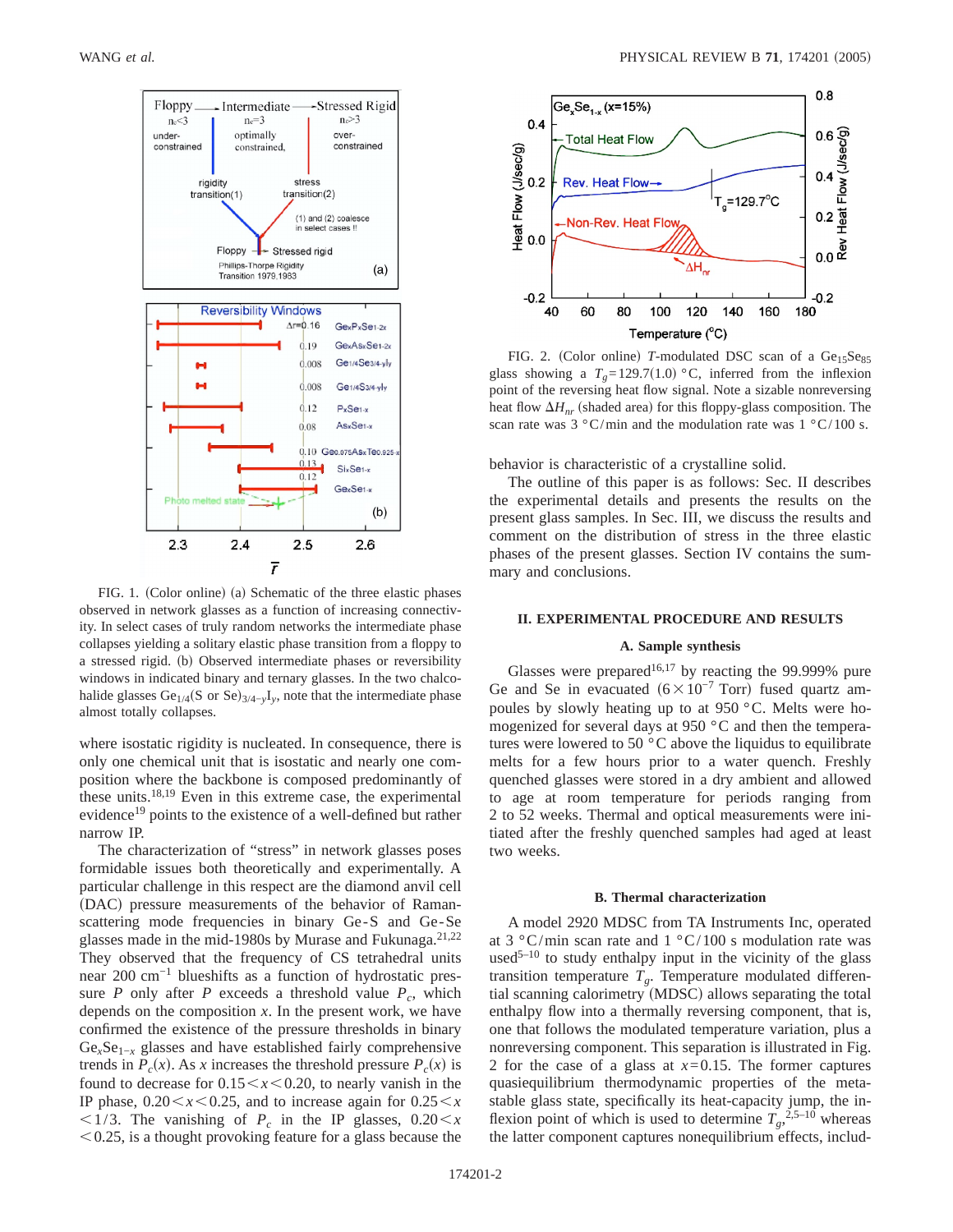

FIG. 3. Summary of MDSC results on Ge-Se glasses showing variations in (a) glass transition temperature  $T<sub>g</sub>(x)$  and (b) nonreversing enthalpy near  $T_g \Delta H_{nr}(x)$ . DAC results on variations in Raman pressure thresholds  $P_c(x)$  is plotted in (c). The  $\Box$  gives the  $P_c$  result on  $\alpha$ -GeSe<sub>2</sub>. Note  $\Delta H_{nr}(x)$  and  $P_c(x)$  both vanish in the  $P_c$  result on  $\alpha$ -Gese<sub>2</sub>. Note  $\Delta H_{nr}(x)$  and  $P_c(x)$  both valush in the FIG. 4. Raman line shapes observed as a function of *P* in (a)  $\sum_{n=1}^{\infty}$  in same  $\sum_{n=1}^{\infty}$  in  $\sum_{n=1}^{\infty}$ 

ing network configurational changes that occur upon softening of a glass. This component usually shows a peak as a precursor to  $T_g$  with the integrated area under the peak  $(\Delta H_{nr}:$  nonreversing enthalpy) serving as a quantitative measure of the hysteretic nature of the transition. For glasses in the intermediate phase near  $\bar{r}$   $\sim$  2.4, the  $\Delta H_{nr}$  term nearly vanishes and the glass transitions acquire a thermally reversing character.

Figures 3(a) and 3(b) show the MDSC results for  $T<sub>g</sub>(x)$ and  $\Delta H_{nr}(x)$ , respectively, for a range of *x* that includes all three elastic phases. The latter quantity almost vanishes in the IP $16,17$  but increases by an order of magnitude outside the IP, where it also shows significant changes under "aging," whereas  $T<sub>g</sub>$  changes relatively little in the same range of *x*. The MDSC results are included in Fig. 3 for comparison with the Raman pressure data obtained in the present work, which we present next.

# **C. Raman pressure experiments**

Our DAC experiments used a Merrill-Bassett cell<sup>23</sup> with alcohol/methanol mixture  $(1:4)$  as a pressure-transmitting



 $\alpha$ -GeSe<sub>2</sub>, (b) GeSe<sub>2</sub> glass, and (c) Ge<sub>21</sub>Se<sub>79</sub> glass. Note  $P_c$ =0 in  $Ge<sub>21</sub>Se<sub>79</sub> glass, a composition in the intermediate phase, but not in$  $GeSe<sub>2</sub>$  glass (stressed rigid).

medium and ruby chips as a monometer.<sup>24</sup> Raman scattering was excited using a  $647.1 \text{ nm Kr}^+$  laser line and the scattered radiation was analyzed using a model T64000 triple monochromater system from Jobin Yvon Inc., a charged coupled device detector and a microscope attachment.<sup>7,16,17</sup>

External stress compresses interatomic bonds and, in general, blueshifts vibrational modes due to anharmonic effects. These pressure-induced changes show striking differences between crystalline and disordered structures. Figure 4 shows selected Raman line shapes observed at different values in *P* for (i) crystalline ( $\alpha$ )-GeSe<sub>2</sub>, (ii) stoichiometric (stressed-rigid) GeSe<sub>2</sub> glass, and (iii) Ge<sub>21</sub>Se<sub>79</sub> glass, which lies in the IP. In the crystal, the strongly excited  $210 \text{ cm}^{-1}$ phonon [related to the breathing mode of  $Ge(Se_{1/2})_4$  tetrahedra] readily blueshifts upon application of pressure, but in  $GeSe<sub>2</sub>$  glass, the corresponding vibrational mode near 200 cm<sup>-1</sup> does not shift until *P* exceeds 32 kbar.<sup>21</sup> An estimate of the inverse participation ratio<sup>25</sup> of the 200 cm<sup>-1</sup>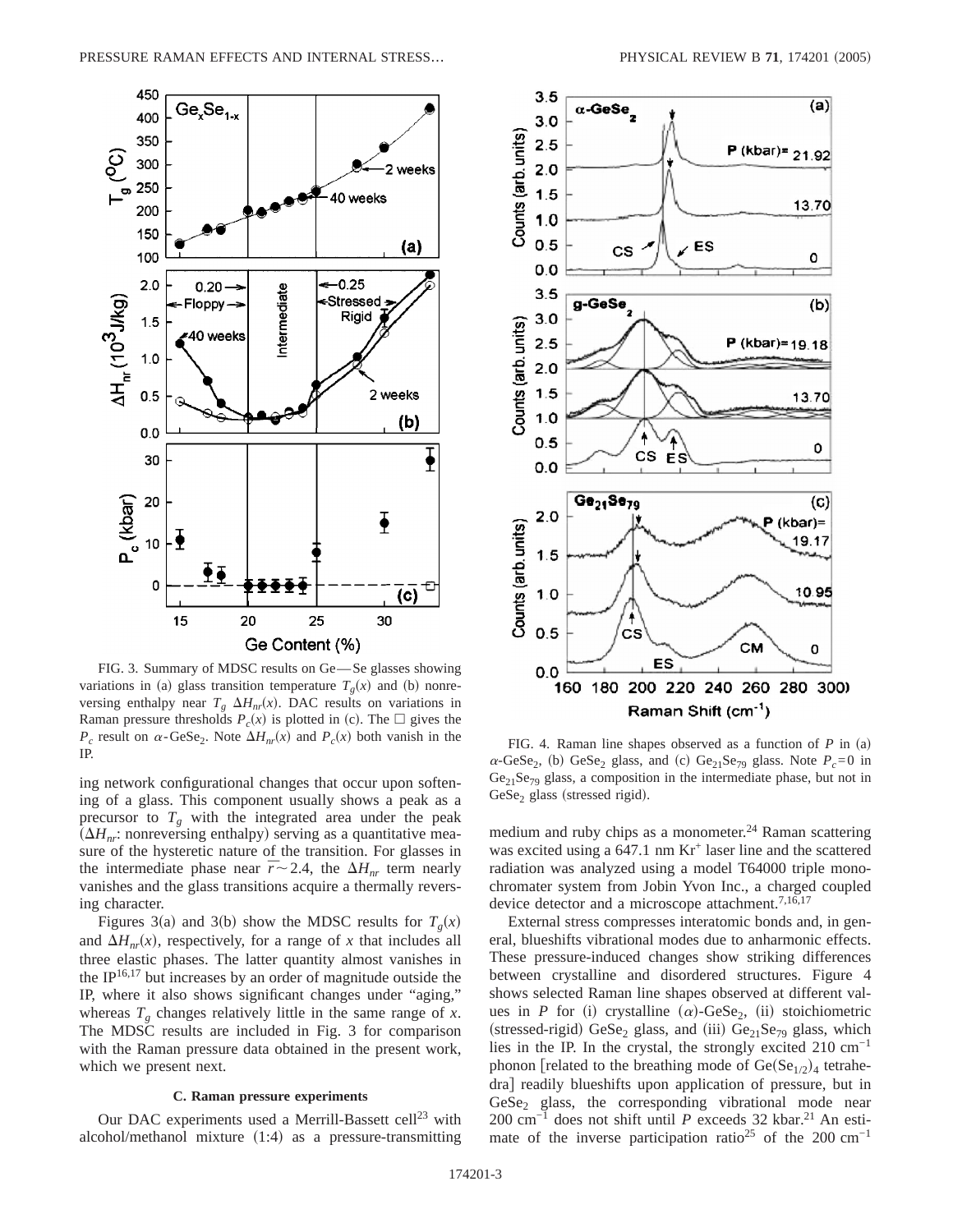

FIG. 5. Variations in the frequency of CS tetrahedral units as a function of P for select  $Ge<sub>x</sub>Se<sub>1−x</sub>$  glasses studied in the present work  $\bullet$ . The results show the existence of pressure thresholds  $P_c$  in the stressed-rigid  $(25\%, 30\%, \text{ and } 33.33\%)$  and floppy  $(15\%, 17\%)$ glass compositions, but not in the IP  $(20\%, 22\%)$  ones. The At *x* =15%, a two-line fit (as shown) not only yields a lower  $\chi$ -square than a one-line fit but also yields a slope  $\left(\frac{dv}{dP}\right)$  that is nearly 65% larger and forms part of a general trend as  $x$ - or  $\nu$ - decreases as sketched in Fig. 6. The  $\triangle$  data points are taken from the work of Murase and Fukunaga (Ref. 21).

mode suggests that it is localized over a few tetrahedral units in the glass. Figure 5 summarizes the *P*-induced blueshifts of the CS mode at different glass compositions *x*. These shifts are reversible in *P* and were deduced by deconvoluting the observed line shapes.16,17 in terms of a superposition of Gaussians with unrestricted centroids, linewidths, and intensities.

The central result of the present work is that the threshold pressure  $P_c(x)$  vanishes in the IP,  $0.20 \le x \le 0.25$ , but increases monotonically as *x* moves away from this phase both at  $x > 0.25$  and at  $x < 0.20$ . Trends in  $P_c(x)$  and  $\Delta H_{nr}(x)$  display striking similarities [Fig. 3(b) and  $3(c)$ ] in that both *vanish* in the IP. Compositional trends in the fractional blueshift (*d* ln  $\nu/dP$ ) of the CS mode with mode frequency ( $\nu_{\text{CS}}$ ) at  $P > P_c$  are summarized in Fig. 6(b). We find that the fractional response steadily decreases as *x* increases. These results can be put in perspective by plotting them on a universal plot of the response as a function of mode frequency as illustrated in Fig.  $6(a)$ . In Fig.  $6(a)$  the data points of *c*  $-As_2S_3$  are taken from the work of Zallen<sup>26</sup> and Weinstein and Zallen.<sup>27</sup> The data points on  $\alpha$ -GeSe<sub>2</sub> and Ge-Se glasses are taken from the present work. In general, as the mode frequency increases the fractional response decreases be-



FIG. 6. (a) Fractional blue shift of the Raman vibrational modes in *c*-As<sub>2</sub>S<sub>3</sub>  $\bullet$ <sup>27</sup>  $\alpha$ -GeSe<sub>2</sub>  $\Box$  and present Ge<sub>*x*</sub>Se<sub>1−*x*</sub> glasses  $\blacktriangle$  plotted as a function of mode frequency. The steady decline in the response with increasing frequency reflects the higher restoring force associated with the covalent interations in relation to the van der Waals ones. (b) Fractional blueshift of the CS mode frequency showing a steady decrease with glass Ge concentration *x* reflecting the increased rigidity of the network with increasing connectivity.

cause the restoring forces associated with higher mode frequencies are larger, being more covalent in nature.

### **III. DISCUSSION**

## **A. Ge***x***Se1−***<sup>x</sup>* **glass molecular structure, onset of rigidity and pressure effects**

The picture of glass structure evolving when Ge is alloyed in a Se base glass is that chains of Se*<sup>n</sup>* are *stochastically* cross-linked by Ge atoms<sup>28</sup> to form CS GeSe<sub>4</sub> tetrahedral units at low *x*, i.e., in the  $0 < x < 0.10$  range. These tetrahedra are isolated in  $Se_n$  chains, but with increasing  $x$  the relative spacing between these tetrahedra decreases and some edgesharing (ES) tetrahedra begin to emerge<sup>16,17</sup> as  $x$  increases to 0.10. Variations of  $T_g(x)$  in the low x range yield a slope  $(dT<sub>g</sub>/dx=4.5 °C/at. % Ge)$ , which is in excellent accord with the parameter-free prediction  $\left(\frac{dT_g}{dx} - T_o/\ln 2\right)$  of this slope based on stochastic agglomeration theory<sup>29,30</sup> SAT. Here  $T_o = 313$  K or 40 °C and represents the  $T_g$  of the base glass of pure Se. SAT has proved to be a powerful method to understand the connection between glass molecular structure and  $T_g$ . The structural interpretation of  $T_g$  suggested is that it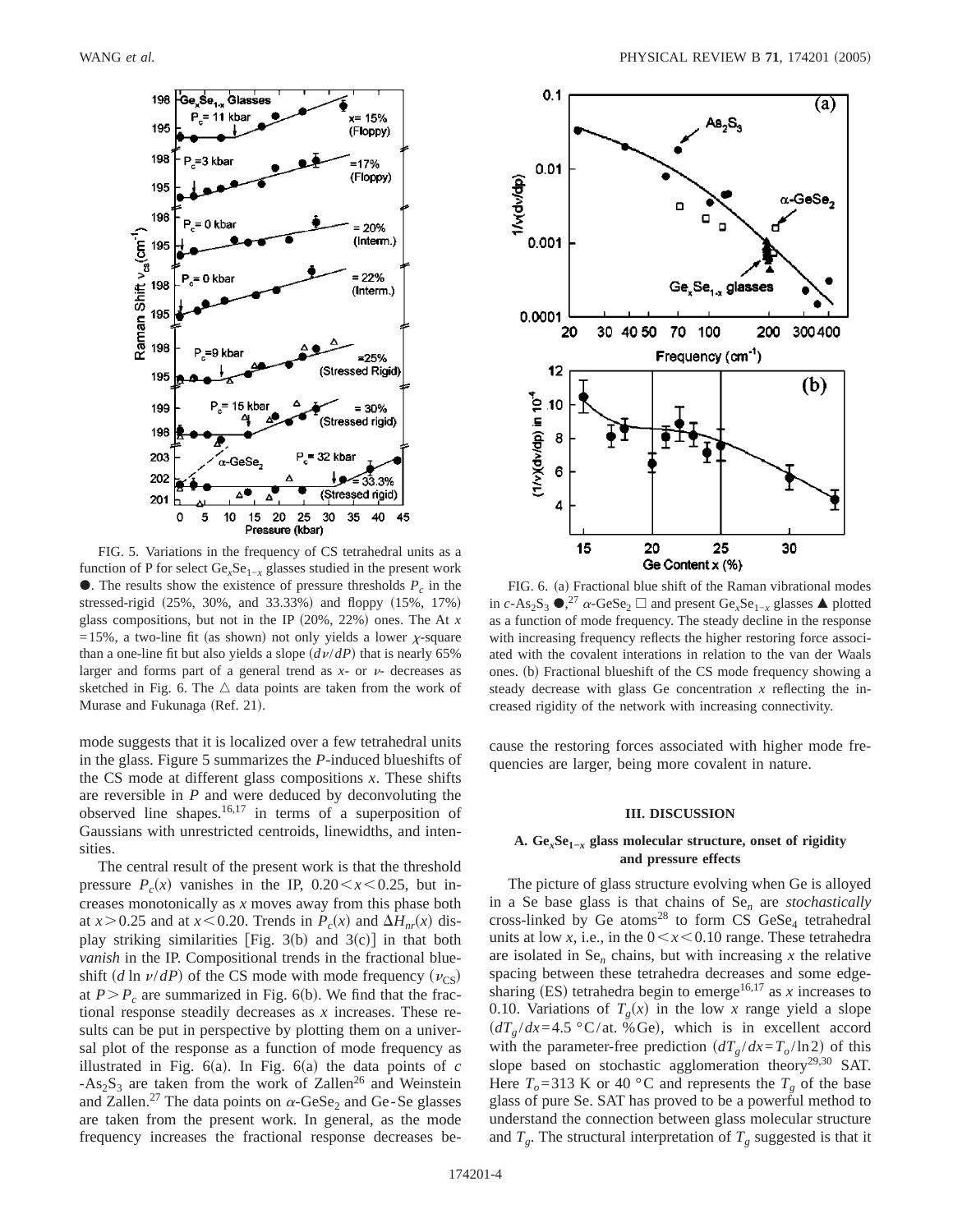measures the connectedness of the network backbone. At higher  $x$  ( $>0.10$ ), three distinct types of local structures are formed and include Se*<sup>n</sup>* chains, ES-, and CS-tetrahedra. One then expects a superlinear variation of  $T_g(x)$  to be manifested as more local structures appear in the backbone. A secondorder elastic phase transition, viz., the rigidity transition, occurs when *x* increases to 0.20 or  $r = r_c(1) = 2.40$  as isostatically rigid local structures percolate. In the  $0.20 \le x \le 0.25$ range, the backbone consists predominantly of two isostatically rigid local structures: CS  $GeSe_4$  units and ES  $GeSe_2$ units. The IP ambient pressure Raman scattering reveals that the optical elasticity  $\left[\nu_{CS}^2(x)\right]$  displays a power law *p*  $=0.75(15)$ . A first-order elastic phase transition, viz. stress transition, occurs when *x* increases to 0.26 or  $r=r_c(2)=2.52$ . The optical elasticity shows a first-order jump at the phase boundary followed by a power-law behavior in the stressrigid phase  $(0.26 \le x \le 1/3)$  of  $p=1.54(10)$ . The latter result is in excellent accord with numerical simulations<sup>31,32</sup> based on the standard model of glasses as random networks. With increasing *x*, a global maximum in  $T_g$  sets in near  $x=1/3$ . Here again SAT provides the most natural interpretation of the result in suggesting that the global connectivity of the backbone is compromised as nanoscale phase separation (NSPS)<sup>33</sup> sets in. In particular, both Raman and Mossbauer spectroscopy provide evidence for growth of Ge-rich ethanelike clusters (Ge<sub>2</sub>Se<sub>6</sub>) once  $x > 0.31$ . These clusters are most likely NSPS from the backbone<sup>34</sup> because in the thermal measurement one observes a drastic reduction in the slope,  $dT_g/dx$ , exactly at the same composition, i.e., at  $x > 0.31$ . Near  $x \sim 1/3$ , the slope  $dT_g/dx$  vanishes understandably because  $T_g$  has a global maximum.

Our Raman pressure measurements show a systematic increase in the scattering strength ratio of the CS to ES mode  $[A_{CS}/A_{ES}(x, P)]$  as a function of *P* at glass composition *x* in the  $0.25 \le x \le 1/3$  range. Figure 7 gives an overview of the variations in the  $A_{CS}/A_{ES}(x, P)$  ratio. It would be relevant to recall here that as  $x > 0.25$ , the CS Ge(Se<sub>1/2</sub>)<sub>4</sub> units become overconstrained  $(n_c=3.67)$ , whereas ES Ge(Se<sub>1/2</sub>)<sub>4</sub> units remain optimally constrained  $(n<sub>c</sub>=3.0)$ . We interpret this increase as showing a shift in concentration from ES units to CS units as illustrated, for example, in Fig. 4 for  $GeSe<sub>2</sub>$ glass. If the energies of local structures containing an ES unit or a CS unit are raised under pressure from their  $P=0$  values by an amount  $\Delta \varepsilon_{CS}(P)$  and  $\Delta \varepsilon_{FS}(P)$ , respectively, the fractional concentration of these units will be given by the Boltzmann factor,

$$
f = \exp\{[\Delta \varepsilon_{ES}(P) - \Delta \varepsilon_{CS}(P)]T\}
$$
 (1)

with  $\Delta \varepsilon_{ES}(P) > \Delta \varepsilon_{CS}(P)$ . To obtain an estimate of the energy change we assume that the local structures have volume  $V_F$ and  $V_C$ , respectively, and that each is of order  $V_T$ , the volume of a Ge(Se<sub>1/2</sub>)<sub>4</sub> tetrahedron, say,  $V_C = aV_T$  and  $V_E = bV_T$ . Because  $V_E$  contains two tetrahedral units [Fig. 8] we expect that  $b > a$ . Applying the macroscopic elastic energy formula,

$$
\Delta \varepsilon_s(P) = P^2 V / 2K \tag{2}
$$

with *K* representing the bulk modulus, one obtains the fraction of ES/CS units,



FIG. 7. Pressure-induced changes in the  $(a)$  CS/ES fraction  $(b)$ FWHM of CS mode and (c) FWHM of ES mode for a  $Ge<sub>25</sub>Se<sub>75</sub>$ glass composition.

$$
f \sim \exp[(b-a)\tau(P)/T],\tag{3}
$$

where  $\tau(P) = P^2 V_T / 2Kk_B$ . Taking the value of the bulk modulus from the measured sound velocities<sup>35</sup> at these compositions, gives  $K \approx 280$  kbar. Taking  $V_T = 1.03$   $d^3$  where *d* is the Ge-Se distance, i.e., the sum of the ionic radii,  $\approx 2.4 A$ , gives  $\tau(P) \approx 1.7 (P/\text{kbar})^2 k_B$ . For example, at room temperature and *P*=10 kbar,  $f \sim \exp[0.57(b-a)]$ ; and comparison with Fig. 9(a) gives the estimate:  $V_E - V_C \approx 0.44 d^3$ . This simplistic numerical exercise provides some *plausibility* to the strain-energy picture in that it gives the right pressure trend. It must not be pushed too far, however. The proportionality  $\Delta \varepsilon(P) \propto P^2$  for a microscopic linear continuum is not exactly supported by the results of Figs.  $7(a)$  and  $9(a)$ . The challenges in understanding issues such as these in glasses are formidable. One need only be reminded of the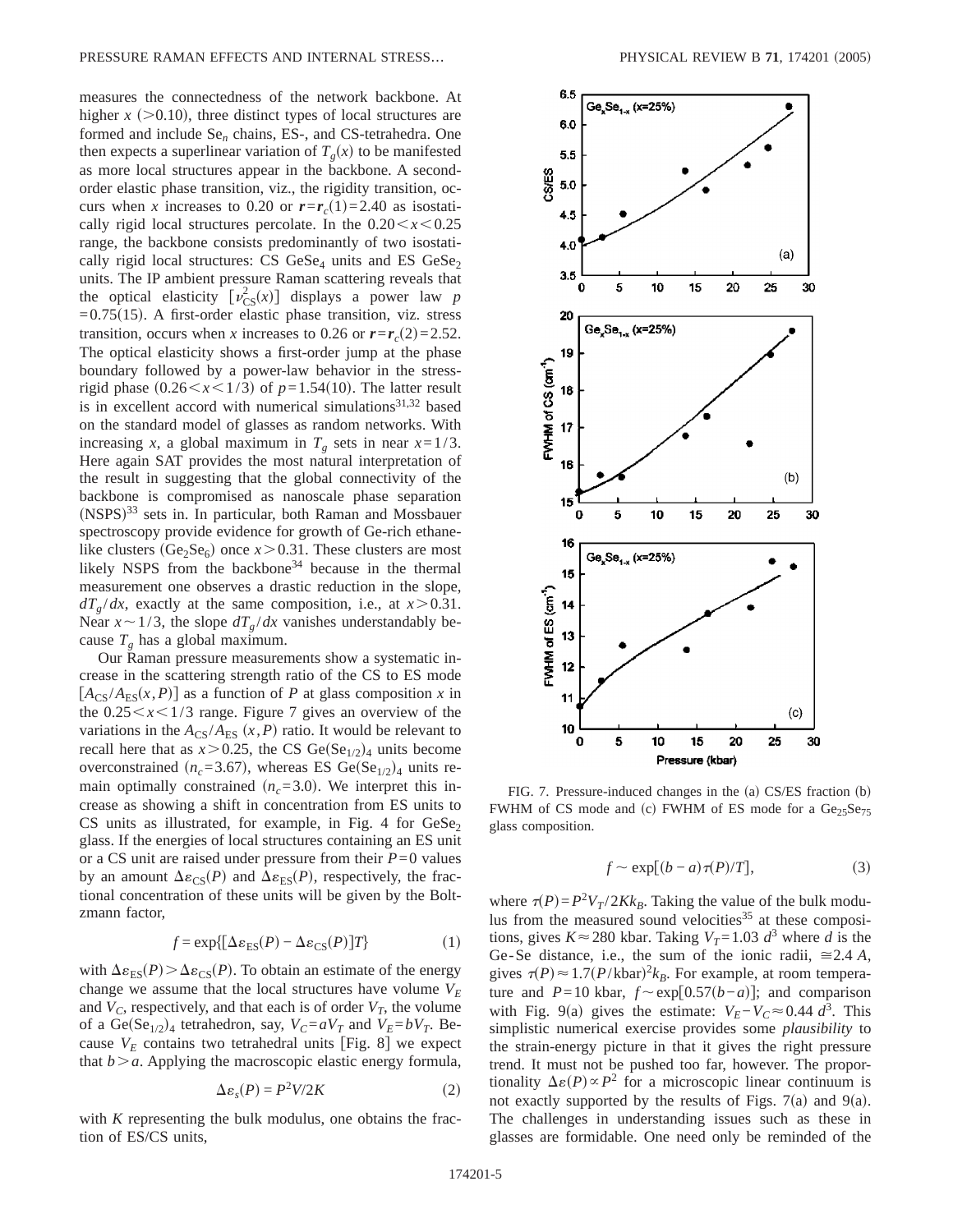

FIG. 8. Schematic drawing of (a) CS and (b) ES units. The four-fold coordinated atom is Ge while the two-fold coordinated one is Se.

two-level theory of low-temperature specific heat of amorphous solids,<sup>36</sup> which still lacks an agreed structural picture.

Raman linewidths display features related to the rigidity of the cross-linking tetrahedra in the backbone. The linewidth  $(\Gamma=15 \text{ cm}^{-1})$  of the CS mode at *x*=0.25 increases steadily with *x* to reach  $\Gamma$ =16 cm<sup>-1</sup> at *x*=0.30. GeSe<sub>4</sub> units, which are optimally constrained at  $n_c$ =3 [Ref. 20], predominantly populate the IP backbone, whereas overconstrained Ge(Se<sub>1/2</sub>)<sub>4</sub> units  $(n_c=3.67)$  are largely present in stressedrigid glasses near  $x=1/3$ . Redundant bonds in the latter units result in larger distortions of Ge-Se bond lengths and Se-Ge-Se bond angles and contribute to the broadening of the CS mode with *x*. The second observation is that ES modes have a narrower  $\Gamma$  than CS modes in the IP (12 cm<sup>-1</sup> versus 15 cm<sup>-1</sup>) even though both units are optimally constrained  $(n=3)$ . In a CS unit all of the Ge-Se bonds connect to the backbone as against only two bonds in ES units [Fig. 8]; so that the latter tetrahedra are more decoupled from stress-induced deformations of the backbone, which contribute to the linewidth.

Murase and Fukunaga<sup>21</sup> suggested that  $P_c$  provides a measure of an internal pressure (stress), which must be exceeded by the applied pressure before vibrational modes blueshift. Redundant bonds in the stressed-rigid phase put the rest of the backbone under a large stress, and as expected,  $P_c$ steadily increases [Fig.  $1(c)$ ] with the concentration of such bonds as  $x$  increases to  $1/3$ . The mechanical equilibrium prevailing in the IP is also disrupted in floppy glasses<sup>16</sup> as evidenced by  $P_c$  increasing as  $x \le 0.20$ . In the floppy phase the fraction of polymeric Se*<sup>n</sup>* chain fragments increases as  $x \rightarrow 0$ . These fragments are intrinsically underconstrained<sup>20</sup>  $(n<sub>c</sub>=2)$  and exert an entropic pressure on the cross-linked segments.

### **B. Stress in network glasses: Theoretical considerations**

The interpretation<sup>21</sup> that  $P_c$  provides a measure of the internal stress that must be exceeded by the applied pressure is



FIG. 9. Pressure-induced changes in the (a) CS/ES fraction (b) FWHM of CS mode, and (c) FWHM of ES mode for a GeSe<sub>2</sub> glass composition.

a phenomenological one. Obviously, especially for a disordered network, the atomic-scale distribution of bond bending and bond stretching cannot be represented<sup>37</sup> by  $P_c$  nor by a six-component stress tensor, as it could be for a Bravais crystalline lattice. More importantly, the suggestion that  $P_c$  is somehow related to a residual internal stress, such as from quenching, cannot explain threshold behavior, which is nonlinear. In a linear elastic system stresses from external forces add linearly to internal stresses, as long as elastic limits are not exceeded. Furthermore, while the CS mode central frequency does not shift for  $P < P_c$ , the mode linewidth [Fig.  $8(b)$ ] increases over 40% in that pressure range.

Even in the IP where  $P_c$  vanishes, the linewidth is seen [Fig. 4] to be more sensitive to external pressure than is the change in the CS mode central frequency. This probably has its origin in the relatively weaker bond-bending forces in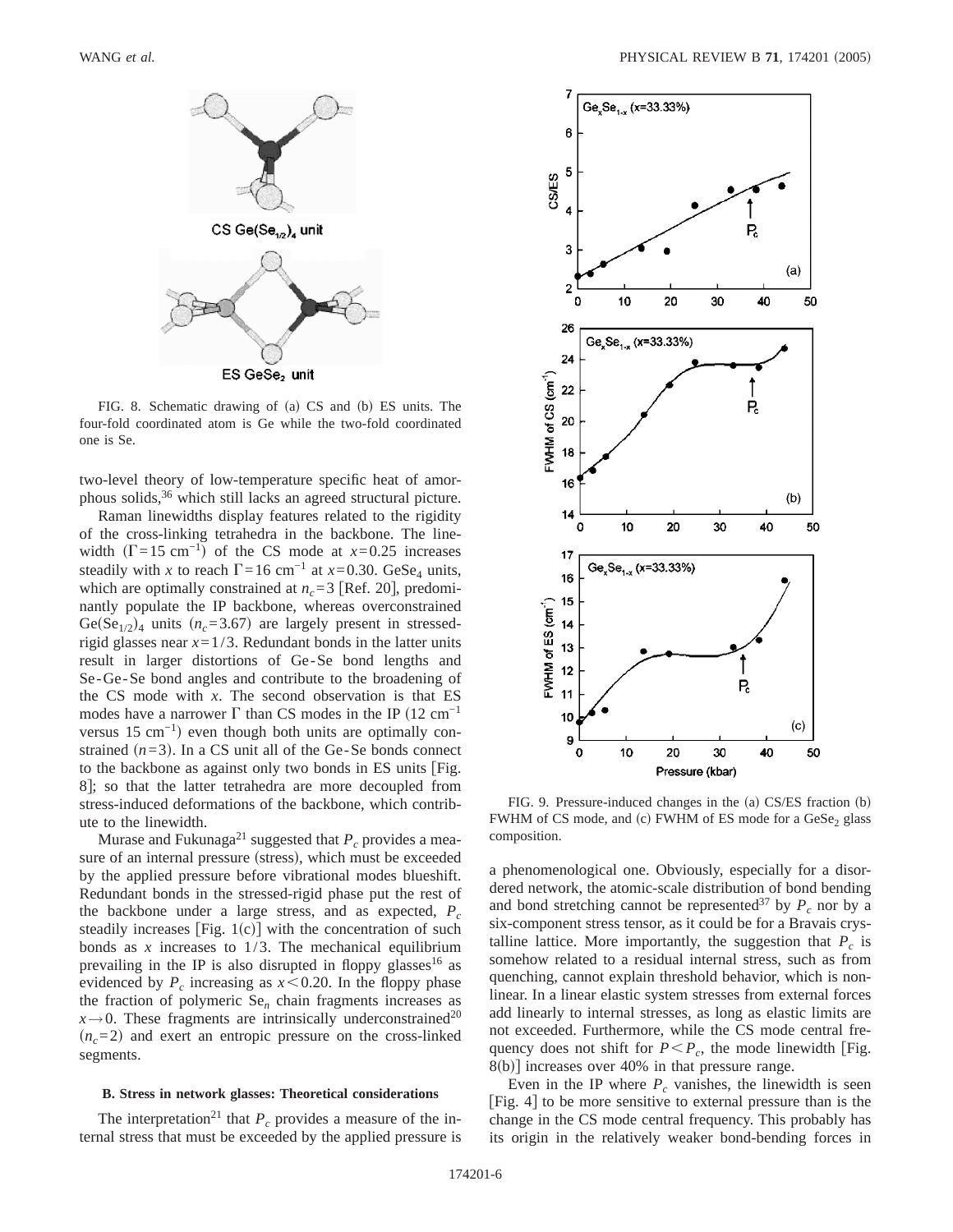relation to bond-stretching forces that allow larger bondangle distortions relative to bond length changes. The importance of bond-bending interactions<sup>38</sup> is central in understanding the glass-forming tendency of covalent systems. Angular distortions mix the CS modes of a particular  $Ge(Se_{1/2})_4$  tetrahedron with modes of different symmetry (including Raman-inactive modes) of higher and lower frequencies than  $v_{\text{CS}}$ , thereby shifting  $v_{\text{CS}}$  either up or down, depending on the particular local distortion, and producing an inhomogeneous line broadening.

The question remains: What kinds of distortions in an inhomogeneous network are capable of producing a nonlinear elasticity threshold? One possibility is internal contactlike behavior in which both rigid structures and weaker structures coexist but with weak effective contact between them. Initially, the rigid subsystem provides a buffer against the external pressure, but eventually a strong contact develops in a highly nonlinear expansion of the contact area, and further pressure increase is transmitted more or less homogenously throughout the entire system.

#### **C. Stress-free nature of the intermediate phase**

The IP  $(0.20 \le x \le 0.25)$ , though comprising disordered networks, has some similarity to crystals. Both form spacefilling networks that are homogeneous at a mesoscopic level. The space-filling property of the IP backbones is revealed by a minimum in their molar volumes.39 In glasses, the local and medium-range structures prevailing in the IP are isostatically rigid, with no redundant bonds<sup>10,15,18</sup> to produce stress. Therefore, IPs are not made up of segregated regions of different elasticity. This picture of relative homogeneity of stress distribution at intermediate ranges is consistent with the fact  $\lceil$  Fig. 3 $\rceil$  that  $P_c$  is zero in the otherwise quite different systems,  $\alpha$ -GeSe<sub>2</sub> and the glass IP. These observations suggest that absence of a pressure threshold as well as the absence of appreciable aging effects are part of a broader set of consequences of IP glasses being in a state of metastable *mechanical-equilibrium*, which itself derives from the optimal network connectedness of having *atomically exact* constraint balance  $n_c = n_d$ . In contrast, we might better think of *Pc* as being a measure of intermediate-range stress *inhomogeneity* rather than as a macroscopic residual stress.

### **D. Atomic size and stress distribution in network glasses**

Our choice of the Ge-Se binary in the present study deserves a final comment. The Ge-Se binary is an ideal system for investigations of network stress in a disordered system by Raman scattering. First, the three elastic phases in this binary are well documented.<sup>16</sup> Second, local stress compensation effects because of atomic-size mismatch are minimized because the atomic size of Ge  $(1.22 \text{ A})$  and Se  $(1.17 \text{ A})$  are nearly the same. This has the important consequence that stress is globally distributed, and the frequency of the Raman-active CS mode can serve as a good representation of backbone stress. When constituent atoms have different sizes, however, local stress relief can occur and preclude a reliable measurement of the backbone stress from a measurement of a Raman-mode frequency alone.



FIG. 10. Pressure induced changes in CS mode frequency of Ge<sub>*x*</sub>S<sub>1−*x*</sub> glasses at (a)  $x=15%$ , (b) 23%, and (c) 33% showing that  $P_c \sim 0$  in all three glass compositions. See text for details.

The above ideas are strongly supported by the DAC measurements on corresponding binary Ge<sub>*x*</sub>S<sub>1−*x*</sub> glasses. Figure 10 shows the pressure variations in mode frequency of the CS Ge( $S_{1/2}$ )<sub>4</sub> tetrahedral units at  $x=15\%$ , 23%, and 33% in panels Figs.  $10(a)-10(c)$ , respectively. These compositions belong, respectively, to the floppy  $(15%)$ , intermediate  $(23%)$ , and stressed-rigid phases  $(33%)$  of binary Ge-S glasses. The behavior seen in Fig. 7 is quite different from the systematic patterns of Fig. 5, which we take to support the previously mentioned role of relative atomic sizes. The S anion size of 1.02 *A* is significantly smaller than that of the Ge cation. A pattern of stress relief by the tetrahedral units distorting locally should be reflected in the distribution of mode frequencies from place to place in the network that contributes to an inhomogeneous broadening of the CS mode in the Raman scattering. Indeed, we find that the linewidth (full width at half maximum) of the CS mode in binary Ge*x*S1−*<sup>x</sup>* glasses are nearly *twice as large* as in corresponding selenide glasses. These results suggest that Raman-active CS mode frequency as a probe of network stress in glassy networks can only be relied upon when the atomic size of the network-forming atoms are nearly the same. Thus, glass systems based on the Ge-As-Se or the Si-P-S ternaries or the P-S binary would appear to be ideally suited for Raman pressure measurements.

#### **IV. CONCLUSIONS**

In conclusion, pressure effects in Raman scattering on the  $Ge<sub>x</sub>Se<sub>1-x</sub>$  binary highlight a feature of the IP  $(0.20 < x)$